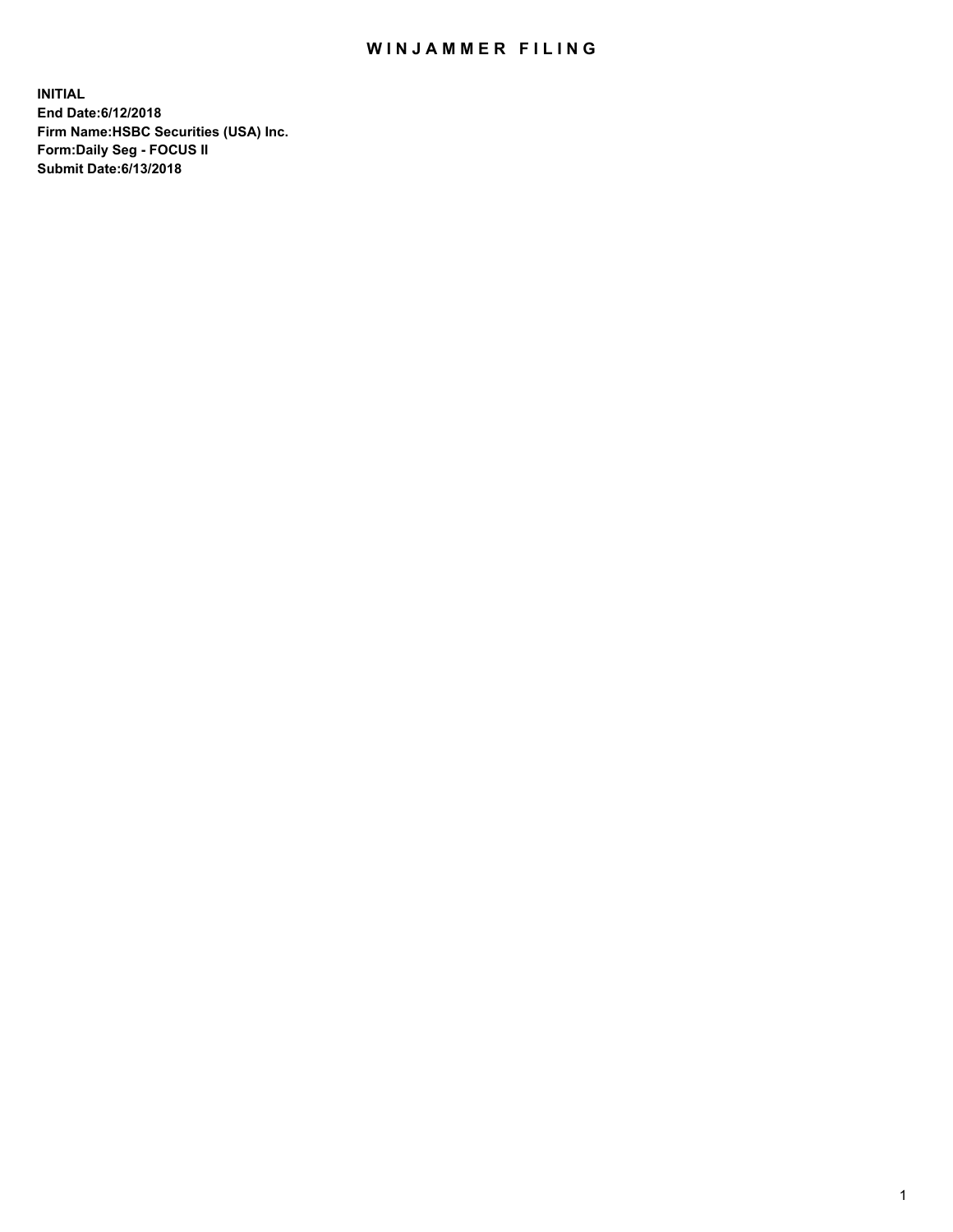**INITIAL End Date:6/12/2018 Firm Name:HSBC Securities (USA) Inc. Form:Daily Seg - FOCUS II Submit Date:6/13/2018 Daily Segregation - Cover Page**

| Name of Company                                                                                                                                                                                                                                                                                                                | <b>HSBC Securities (USA) Inc.</b>                                           |
|--------------------------------------------------------------------------------------------------------------------------------------------------------------------------------------------------------------------------------------------------------------------------------------------------------------------------------|-----------------------------------------------------------------------------|
| <b>Contact Name</b>                                                                                                                                                                                                                                                                                                            | <b>Michael Vacca</b>                                                        |
| <b>Contact Phone Number</b>                                                                                                                                                                                                                                                                                                    | 212-525-7951                                                                |
| <b>Contact Email Address</b>                                                                                                                                                                                                                                                                                                   | michael.vacca@us.hsbc.com                                                   |
| FCM's Customer Segregated Funds Residual Interest Target (choose one):<br>a. Minimum dollar amount: ; or<br>b. Minimum percentage of customer segregated funds required:% ; or<br>c. Dollar amount range between: and; or<br>d. Percentage range of customer segregated funds required between:% and%.                         | 147,000,000<br>$\underline{\mathbf{0}}$<br>0 <sub>0</sub><br>0 <sub>0</sub> |
| FCM's Customer Secured Amount Funds Residual Interest Target (choose one):<br>a. Minimum dollar amount: ; or<br>b. Minimum percentage of customer secured funds required:% ; or<br>c. Dollar amount range between: and; or<br>d. Percentage range of customer secured funds required between: % and %.                         | 25,000,000<br><u>0</u><br>0 <sub>0</sub><br>0 <sub>0</sub>                  |
| FCM's Cleared Swaps Customer Collateral Residual Interest Target (choose one):<br>a. Minimum dollar amount: ; or<br>b. Minimum percentage of cleared swaps customer collateral required:% ; or<br>c. Dollar amount range between: and; or<br>d. Percentage range of cleared swaps customer collateral required between:% and%. | 95,000,000<br><u>0</u><br>00<br>00                                          |

Attach supporting documents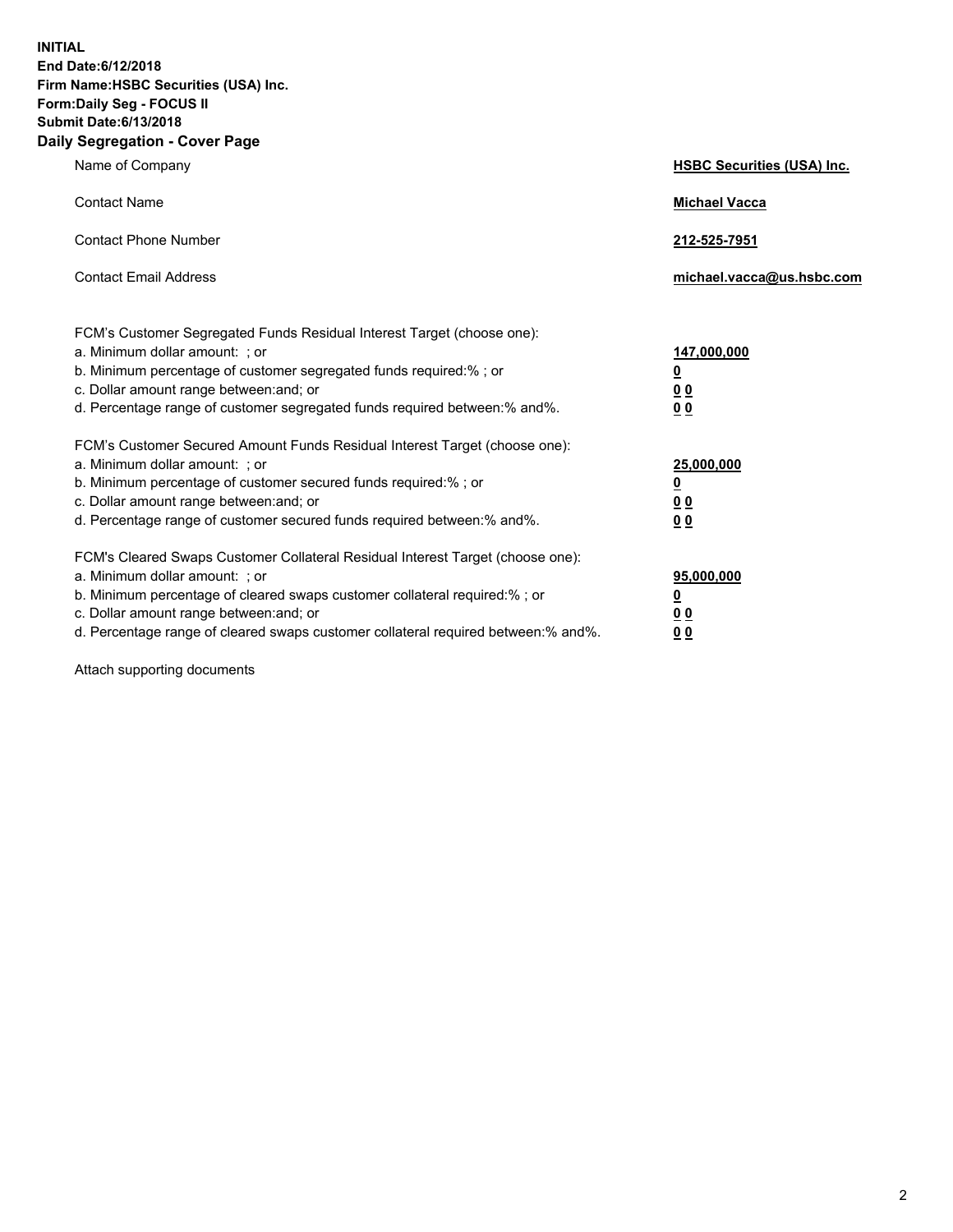**INITIAL End Date:6/12/2018 Firm Name:HSBC Securities (USA) Inc. Form:Daily Seg - FOCUS II Submit Date:6/13/2018 Daily Segregation - Secured Amounts**

Foreign Futures and Foreign Options Secured Amounts Amount required to be set aside pursuant to law, rule or regulation of a foreign government or a rule of a self-regulatory organization authorized thereunder **0** [7305] 1. Net ledger balance - Foreign Futures and Foreign Option Trading - All Customers A. Cash **103,324,441** [7315] B. Securities (at market) **97,739,221** [7317] 2. Net unrealized profit (loss) in open futures contracts traded on a foreign board of trade **-5,662,147** [7325] 3. Exchange traded options a. Market value of open option contracts purchased on a foreign board of trade **0** [7335] b. Market value of open contracts granted (sold) on a foreign board of trade **0** [7337] 4. Net equity (deficit) (add lines 1. 2. and 3.) **195,401,515** [7345] 5. Account liquidating to a deficit and account with a debit balances - gross amount **1,570,193** [7351] Less: amount offset by customer owned securities **-1,569,944** [7352] **249** [7354] 6. Amount required to be set aside as the secured amount - Net Liquidating Equity Method (add lines 4 and 5) **195,401,764** [7355] 7. Greater of amount required to be set aside pursuant to foreign jurisdiction (above) or line 6. **195,401,764** [7360] FUNDS DEPOSITED IN SEPARATE REGULATION 30.7 ACCOUNTS 1. Cash in banks A. Banks located in the United States **78,483,916** [7500] B. Other banks qualified under Regulation 30.7 **0** [7520] **78,483,916** [7530] 2. Securities A. In safekeeping with banks located in the United States **51,463,180** [7540] B. In safekeeping with other banks qualified under Regulation 30.7 **0** [7560] **51,463,180** [7570] 3. Equities with registered futures commission merchants A. Cash **0** [7580] B. Securities **0** [7590] C. Unrealized gain (loss) on open futures contracts **0** [7600] D. Value of long option contracts **0** [7610] E. Value of short option contracts **0** [7615] **0** [7620] 4. Amounts held by clearing organizations of foreign boards of trade A. Cash **0** [7640] B. Securities **0** [7650] C. Amount due to (from) clearing organization - daily variation **0** [7660] D. Value of long option contracts **0** [7670] E. Value of short option contracts **0** [7675] **0** [7680] 5. Amounts held by members of foreign boards of trade A. Cash **64,849,258** [7700] B. Securities **46,276,041** [7710] C. Unrealized gain (loss) on open futures contracts **-5,662,147** [7720] D. Value of long option contracts **0** [7730] E. Value of short option contracts **0** [7735] **105,463,152** [7740] 6. Amounts with other depositories designated by a foreign board of trade **0** [7760] 7. Segregated funds on hand **0** [7765] 8. Total funds in separate section 30.7 accounts **235,410,248** [7770] 9. Excess (deficiency) Set Aside for Secured Amount (subtract line 7 Secured Statement Page 1 from Line 8) **40,008,484** [7380] 10. Management Target Amount for Excess funds in separate section 30.7 accounts **25,000,000** [7780] 11. Excess (deficiency) funds in separate 30.7 accounts over (under) Management Target **15,008,484** [7785]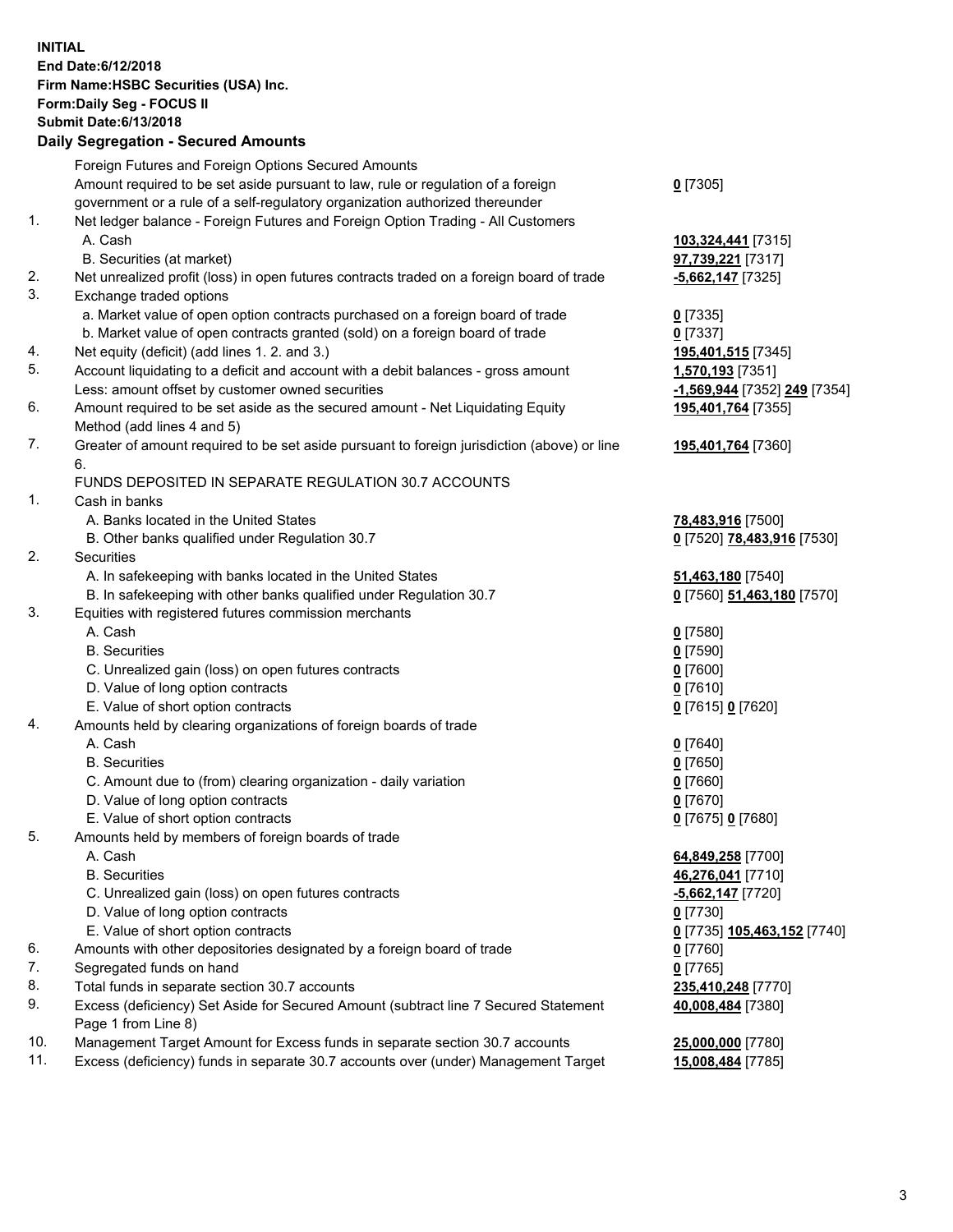|            | <b>INITIAL</b><br>End Date: 6/12/2018<br>Firm Name: HSBC Securities (USA) Inc.<br>Form: Daily Seg - FOCUS II<br><b>Submit Date: 6/13/2018</b> |                                               |
|------------|-----------------------------------------------------------------------------------------------------------------------------------------------|-----------------------------------------------|
|            | Daily Segregation - Segregation Statement                                                                                                     |                                               |
|            | SEGREGATION REQUIREMENTS(Section 4d(2) of the CEAct)                                                                                          |                                               |
| 1.         | Net ledger balance                                                                                                                            |                                               |
|            | A. Cash                                                                                                                                       | 304,425,186 [7010]                            |
|            | B. Securities (at market)                                                                                                                     | 1,813,838,089 [7020]                          |
| 2.         | Net unrealized profit (loss) in open futures contracts traded on a contract market                                                            | 59,212,095 [7030]                             |
| 3.         | Exchange traded options                                                                                                                       |                                               |
|            | A. Add market value of open option contracts purchased on a contract market                                                                   | 313,305,649 [7032]                            |
|            | B. Deduct market value of open option contracts granted (sold) on a contract market                                                           | -134,587,976 [7033]                           |
| 4.         | Net equity (deficit) (add lines 1, 2 and 3)                                                                                                   | 2,356,193,043 [7040]                          |
| 5.         | Accounts liquidating to a deficit and accounts with                                                                                           |                                               |
|            | debit balances - gross amount                                                                                                                 | 2,948,392 [7045]                              |
|            | Less: amount offset by customer securities                                                                                                    | <mark>-2,838,377</mark> [7047] 110,015 [7050] |
| 6.         | Amount required to be segregated (add lines 4 and 5)                                                                                          | 2,356,303,058 [7060]                          |
|            | FUNDS IN SEGREGATED ACCOUNTS                                                                                                                  |                                               |
| 7.         | Deposited in segregated funds bank accounts                                                                                                   |                                               |
|            | A. Cash                                                                                                                                       | 27,411,107 [7070]                             |
|            | B. Securities representing investments of customers' funds (at market)                                                                        | $0$ [7080]                                    |
|            | C. Securities held for particular customers or option customers in lieu of cash (at                                                           | 342,472,084 [7090]                            |
|            | market)                                                                                                                                       |                                               |
| 8.         | Margins on deposit with derivatives clearing organizations of contract markets                                                                |                                               |
|            | A. Cash                                                                                                                                       | 513,153,523 [7100]                            |
|            | B. Securities representing investments of customers' funds (at market)                                                                        | $0$ [7110]                                    |
|            | C. Securities held for particular customers or option customers in lieu of cash (at                                                           | 1,369,513,800 [7120]                          |
|            | market)                                                                                                                                       |                                               |
| 9.         | Net settlement from (to) derivatives clearing organizations of contract markets                                                               | -23,816,267 [7130]                            |
| 10.        | Exchange traded options                                                                                                                       |                                               |
|            | A. Value of open long option contracts                                                                                                        | 313,305,649 [7132]                            |
|            | B. Value of open short option contracts                                                                                                       | -134,587,976 [7133]                           |
| 11.        | Net equities with other FCMs                                                                                                                  |                                               |
|            | A. Net liquidating equity                                                                                                                     | 8,692,502 [7140]                              |
|            | B. Securities representing investments of customers' funds (at market)                                                                        | 0 [7160]                                      |
|            | C. Securities held for particular customers or option customers in lieu of cash (at                                                           | $0$ [7170]                                    |
|            | market)                                                                                                                                       |                                               |
| 12.        | Segregated funds on hand                                                                                                                      | 101,852,205 [7150]                            |
| 13.<br>14. | Total amount in segregation (add lines 7 through 12)                                                                                          | 2,517,996,627 [7180]                          |
| 15.        | Excess (deficiency) funds in segregation (subtract line 6 from line 13)                                                                       | 161,693,569 [7190]                            |
| 16.        | Management Target Amount for Excess funds in segregation<br>Excess (deficiency) funds in segregation over (under) Management Target Amount    | 147,000,000 [7194]                            |
|            |                                                                                                                                               | 14,693,569 [7198]                             |

16. Excess (deficiency) funds in segregation over (under) Management Target Amount Excess